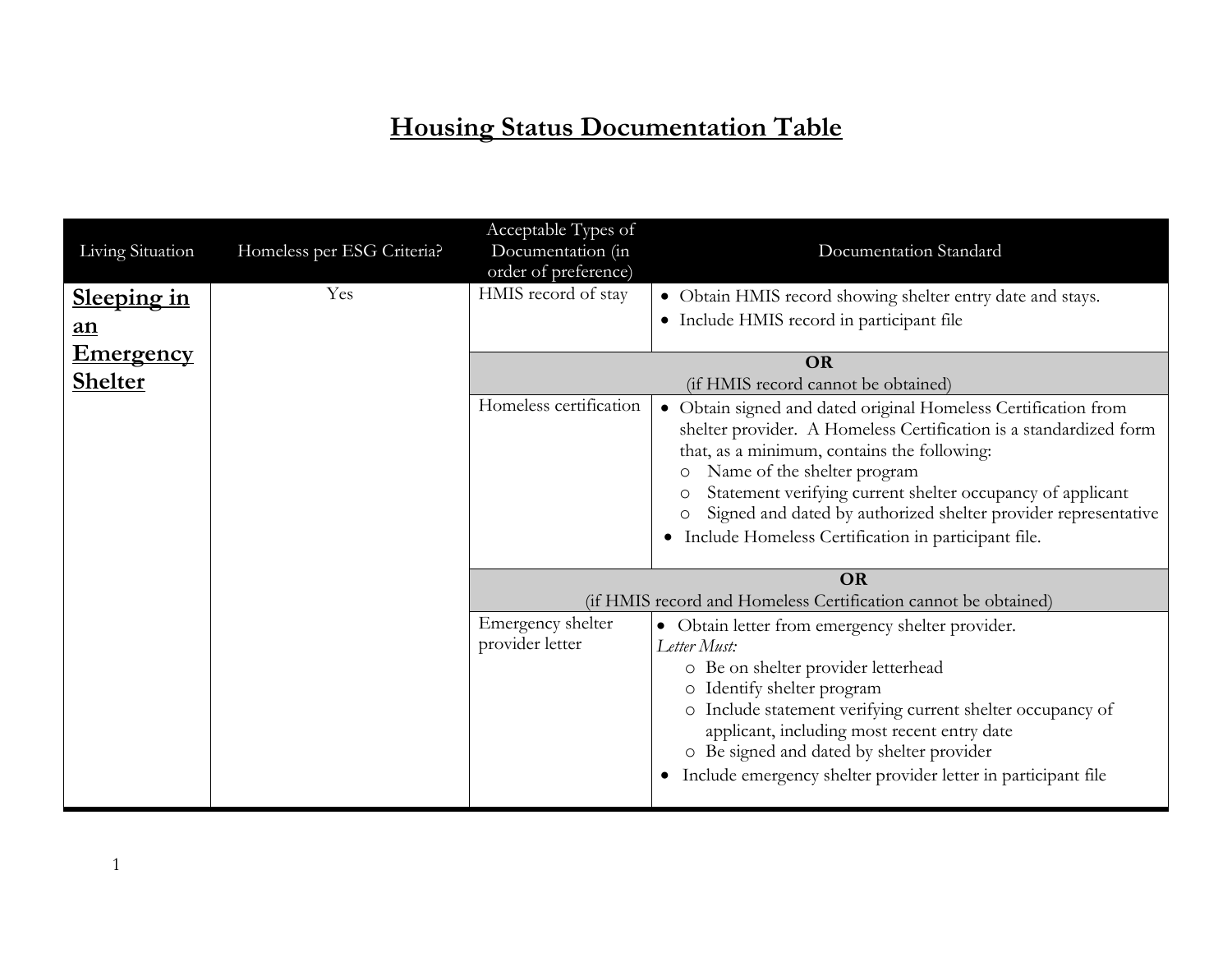| Living Situation                                                                                    | Homeless per ESG Criteria? | Acceptable Types of<br>Documentation (in<br>order of preference) | Documentation Standard                                                                                                                                                                                                                                                                                                                                                            |
|-----------------------------------------------------------------------------------------------------|----------------------------|------------------------------------------------------------------|-----------------------------------------------------------------------------------------------------------------------------------------------------------------------------------------------------------------------------------------------------------------------------------------------------------------------------------------------------------------------------------|
| <b>Place Not Meant</b><br>for Human<br>Habitation (e.g.,<br>cars, parks,<br>abandoned<br>buildings, | Yes                        | Homeless<br>certification                                        | Obtain signed and dated original Homeless Certification<br>authorized entity. A Homeless Certification is a<br>standardized form that, at a minimum contains:<br>o Name of the authorized entity<br>o Statement verifying current living situation of applicant<br>o Signed and dated by authorized entity representative<br>o Include Homeless Certification in participant file |
| streets/sidewalks)                                                                                  |                            |                                                                  | OR<br>(if Homeless Certification cannot be obtained)                                                                                                                                                                                                                                                                                                                              |
|                                                                                                     |                            | Referral source letter.                                          | · Obtain letter from referral source (e.g. local law<br>enforcement agency)<br>Letter must:<br>o Be on referral agency letterhead<br>o Identify referral agency<br>o Include a statement verifying the current homeless status<br>of the applicant<br>o Be signed and dated by referral agency<br>Include letter in participant file<br>$\bullet$                                 |
|                                                                                                     |                            |                                                                  | <b>AND</b>                                                                                                                                                                                                                                                                                                                                                                        |
|                                                                                                     |                            | Self-declaration of<br>homelessness                              | Obtain a signed and dated original self-declaration of<br>$\bullet$<br>homelessness from applicant<br>Navigator must document attempt to obtain written third<br>$\bullet$<br>party verification and sign self-declaration form<br>Include completed self-declaration form in participant file<br>$\bullet$                                                                       |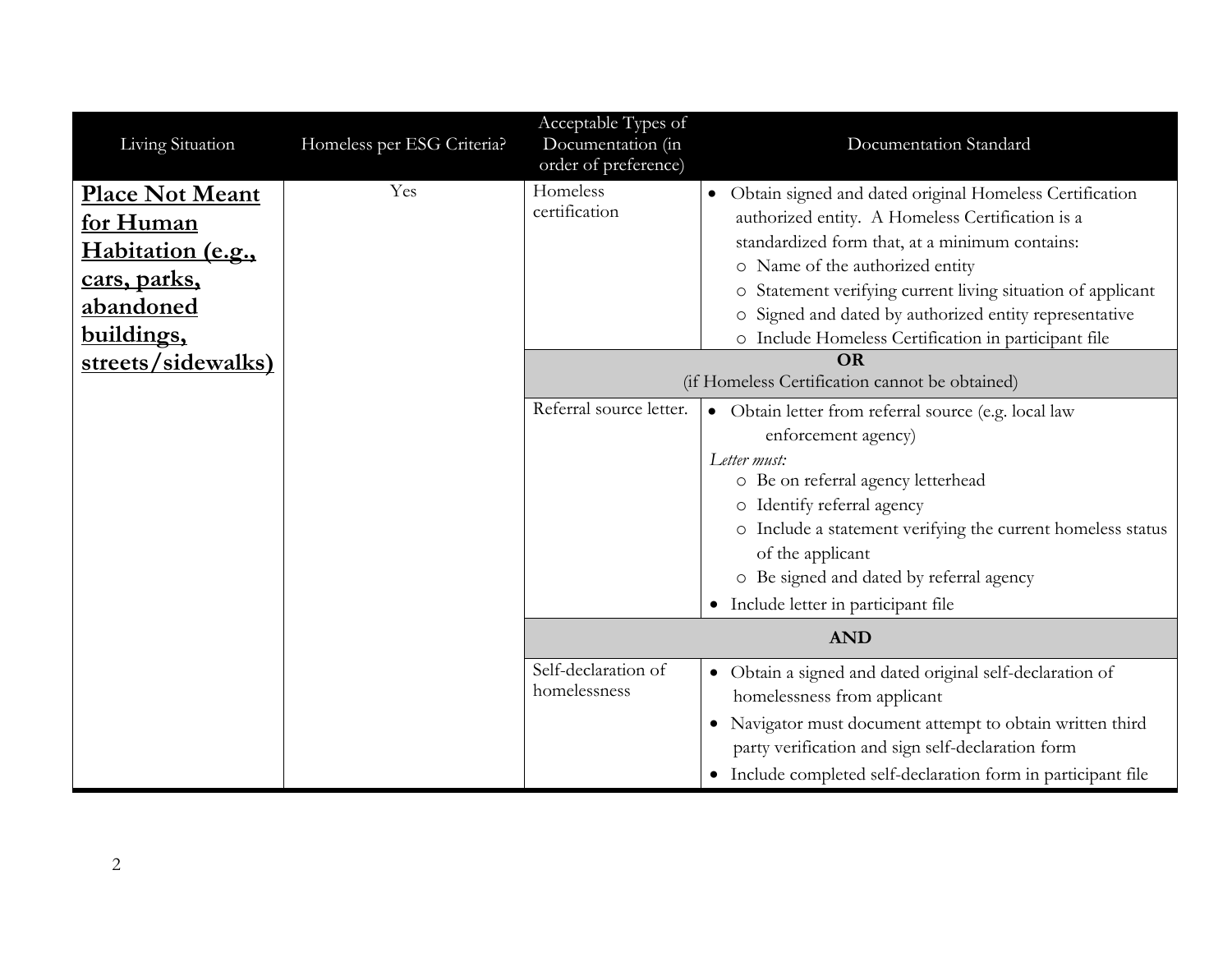| Living Situation                                                                                | Homeless per ESG Criteria?                                                                                                                                                                                                     | Acceptable Types of<br>Documentation (in<br>order of preference)                                                                                                                                                                                                                                                                                      | Documentation Standard                                                                                                                                                                                                                                                                                                                                                                                                         |
|-------------------------------------------------------------------------------------------------|--------------------------------------------------------------------------------------------------------------------------------------------------------------------------------------------------------------------------------|-------------------------------------------------------------------------------------------------------------------------------------------------------------------------------------------------------------------------------------------------------------------------------------------------------------------------------------------------------|--------------------------------------------------------------------------------------------------------------------------------------------------------------------------------------------------------------------------------------------------------------------------------------------------------------------------------------------------------------------------------------------------------------------------------|
| Living Situation                                                                                | Homeless per ESG Criteria?                                                                                                                                                                                                     | Acceptable Types of<br>Documentation (in<br>order of preference)                                                                                                                                                                                                                                                                                      | Documentation Standard                                                                                                                                                                                                                                                                                                                                                                                                         |
| Hospital or<br>Other<br>Institution                                                             | Yes, if also meet two conditions:<br>1. Stay in hospital or other<br>institution has been for 90<br>days or less.<br><b>AND</b><br>2. Was sleeping in an emergency<br>shelter or other place not<br>meant for human habitation | Letter from hospital<br>or other institution.                                                                                                                                                                                                                                                                                                         | • Obtain letter from hospital or other institution<br>Letter must:<br>o Be on hospital or other institution letterhead<br>Include a statement verifying the current hospital/institution<br>O<br>stay of the applicant<br>o Include hospital/institution admission and discharge dates<br>verifying that stay has been 90 days or less.<br>o Be signed and dated by hospital/institution<br>Include letter in participant file |
| (cars, parks, streets, etc.)<br>immediately prior to entry<br>into the hospital or institution. | HMIS record of<br>shelter stay (if<br>previously sleeping in<br>emergency shelter).                                                                                                                                            | <b>AND</b><br>(to verify homeless status prior to hospital or other institution admission)<br>· Obtain HMIS record showing shelter entry date and stays.<br>• HMIS record must indicate shelter stay immediately prior to (i.e.<br>the day before or same day as )hospital/institution admission<br>date<br>• Include HMIS record in participant file |                                                                                                                                                                                                                                                                                                                                                                                                                                |
|                                                                                                 |                                                                                                                                                                                                                                | Homeless certification                                                                                                                                                                                                                                                                                                                                | <b>OR</b><br>(If HMIS record cannot be obtained)<br>• Obtain signed and dated original Homeless Certification from<br>shelter provider or authorized entity<br>Certification must verify homelessness (residing in shelter or<br>place not meant for human habitation) immediately prior to (i.e.<br>the day before or same day as) hospital/institution admission<br>date                                                     |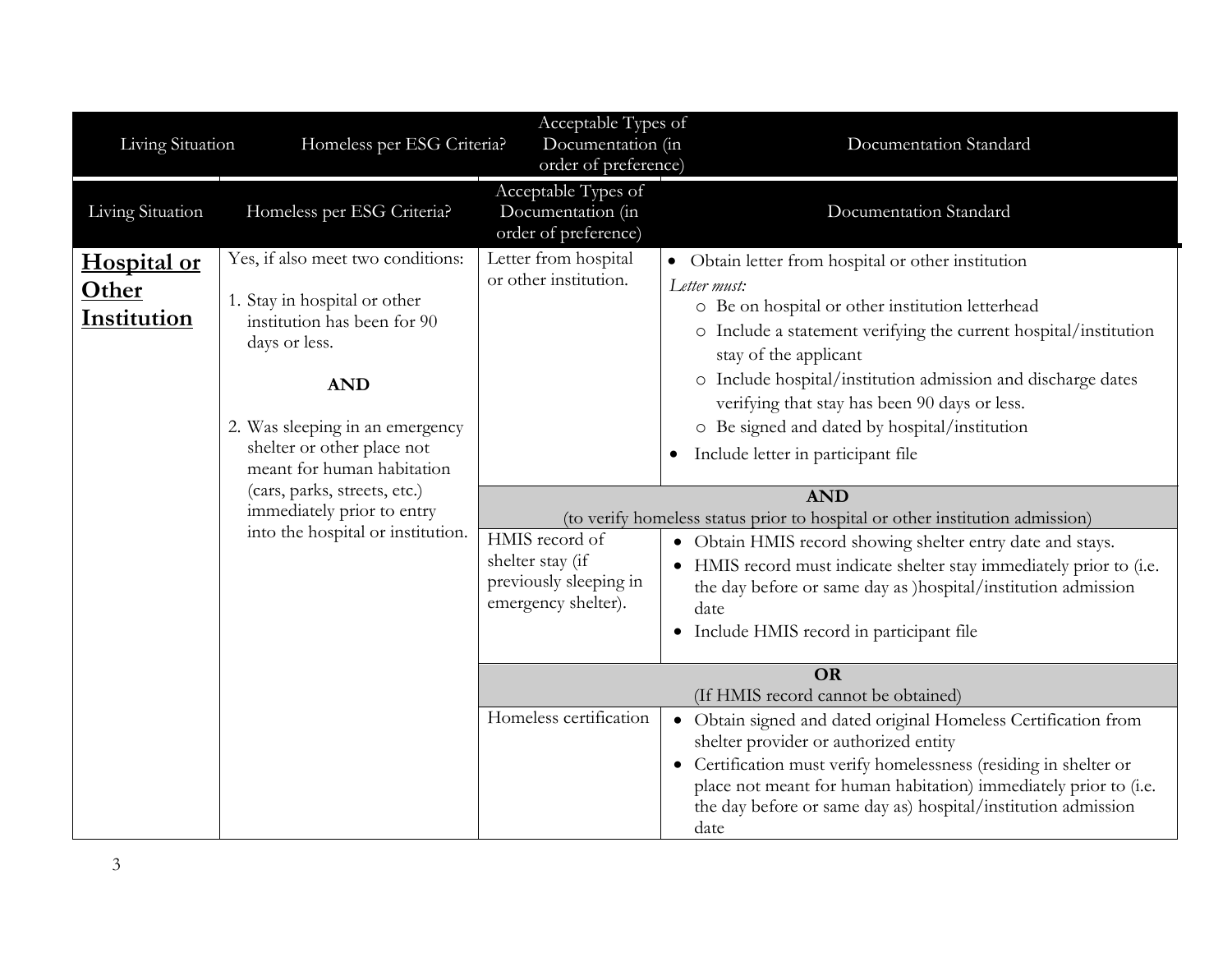| Living Situation                                          | Homeless per ESG Criteria? | Acceptable Types of<br>Documentation (in                                                                                                                                            | Documentation Standard                                                                                                                                                                                                                                                                                                                                                                                                                                                                                                                                                                                  |
|-----------------------------------------------------------|----------------------------|-------------------------------------------------------------------------------------------------------------------------------------------------------------------------------------|---------------------------------------------------------------------------------------------------------------------------------------------------------------------------------------------------------------------------------------------------------------------------------------------------------------------------------------------------------------------------------------------------------------------------------------------------------------------------------------------------------------------------------------------------------------------------------------------------------|
| Hospital or<br>Other<br><b>Institution</b><br>(continued) |                            | order of preference)<br>Emergency shelter<br>provider or referral<br>source letter (if<br>previously sleeping in<br>emergency shelter or<br>place not meant for<br>human habitation | · Include Homeless Certification in participant file<br><b>OR</b><br>(If HMIS record or Homeless Certification cannot be obtained)<br>Obtain emergency shelter provider or referral source letter<br>$\bullet$<br>Letter must:<br>o Be on shelter provider or referral source letterhead<br>o Include shelter program<br>o Include statement verifying shelter stay or observed homeless<br>occurrence immediately prior to (i.e. the day before or same<br>day as) hospital/institution admission date<br>o Be signed and dated by shelter provider<br>Include letter in participant file<br>$\bullet$ |
|                                                           |                            |                                                                                                                                                                                     | <b>AND</b>                                                                                                                                                                                                                                                                                                                                                                                                                                                                                                                                                                                              |
|                                                           |                            | Self-declaration of<br>homelessness                                                                                                                                                 | · Obtain a signed and dated original self-declaration of<br>homelessness from applicant<br>Self-declaration must verify homelessness (residing in shelter or<br>$\bullet$<br>place not meant for human habitation immediately prior to (i.e.<br>the day before or same day as) hospital/institution admission<br>date<br>Navigator must document attempt to obtain written third party<br>verification and sign self-declaration form                                                                                                                                                                   |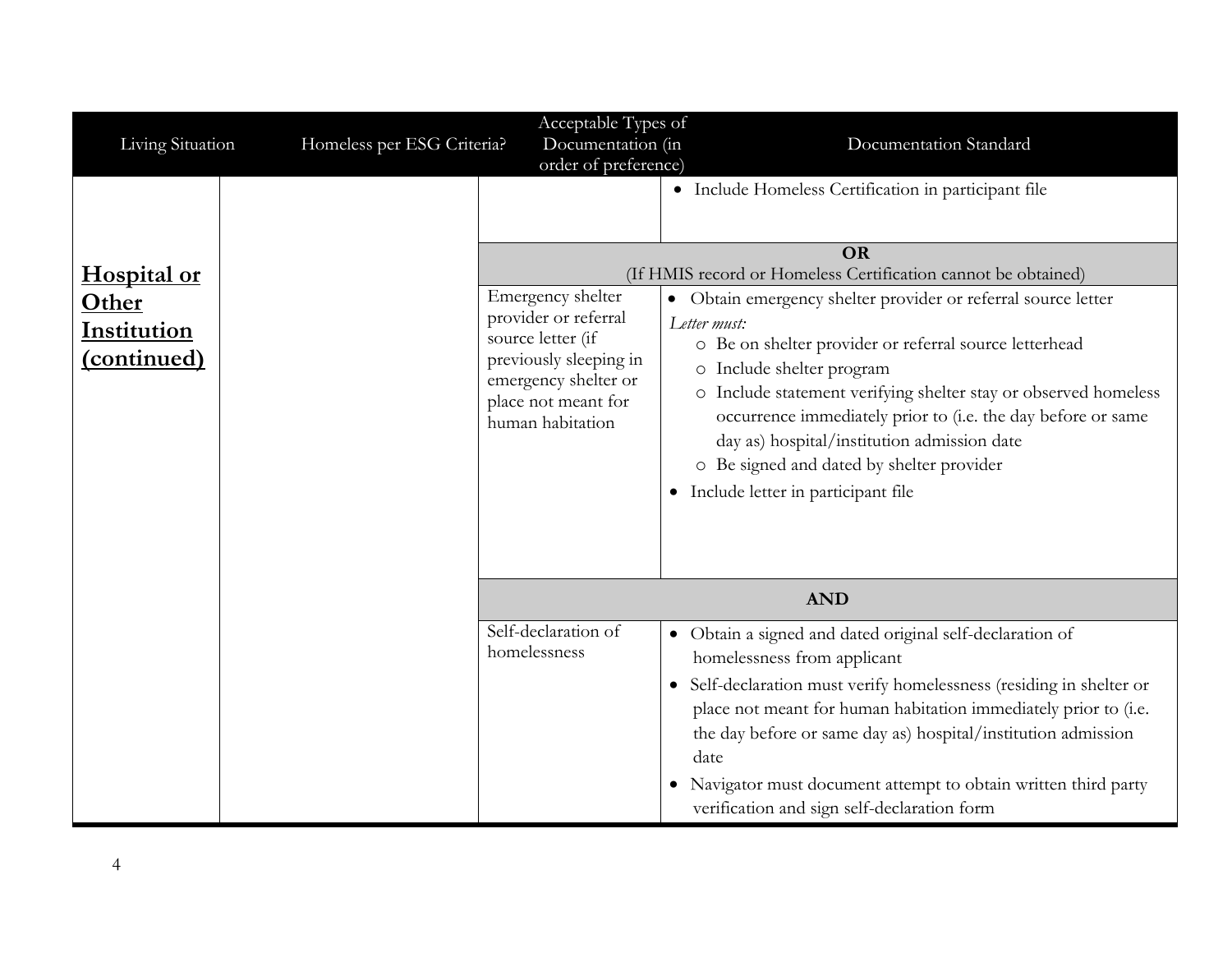| Living Situation               | Homeless per ESG Criteria?                                                    | Acceptable Types of<br>Documentation (in<br>order of preference) | Documentation Standard                                                                                                                                                                                                                                                                                                                                                                                                                                                                                                                                                                                                                                                                                                                                                          |
|--------------------------------|-------------------------------------------------------------------------------|------------------------------------------------------------------|---------------------------------------------------------------------------------------------------------------------------------------------------------------------------------------------------------------------------------------------------------------------------------------------------------------------------------------------------------------------------------------------------------------------------------------------------------------------------------------------------------------------------------------------------------------------------------------------------------------------------------------------------------------------------------------------------------------------------------------------------------------------------------|
| Transitional<br><b>Housing</b> | Yes, if graduating from or timing<br>out of a Transitional Housing<br>Program | Homeless<br>certification                                        | Obtain signed and dated original Homeless Certification from<br>transitional housing provider. A Homeless Certification is a<br>standardized form that, at a minimum contains:<br>o Name of the transitional housing program<br>o Statement verifying current transitional housing occupancy of<br>applicant<br>Statement verifying the applicant is graduating from or timing<br>$\circ$<br>out of the transitional housing program<br>o Statement verifying the applicant was residing in emergency<br>shelter or place not meant for human habitation immediately<br>prior to transitional housing admission<br>Signed and dated by authorized transitional housing provider<br>$\circ$<br>representative<br>Include Homeless Certification in participant file<br>$\bullet$ |
| Living Situation               | Homeless per ESG Criteria?                                                    | Acceptable Types of<br>Documentation (in<br>order of preference) | Documentation Standard                                                                                                                                                                                                                                                                                                                                                                                                                                                                                                                                                                                                                                                                                                                                                          |
|                                |                                                                               |                                                                  | Include completed self-declaration form in participant file<br>$\bullet$                                                                                                                                                                                                                                                                                                                                                                                                                                                                                                                                                                                                                                                                                                        |

| Living Situation                   | Homeless per ESG Criteria?                                                                                                                                                            | Acceptable Types of<br>Documentation (in<br>order of preference) | Documentation Standard                                                                                                                                                                |
|------------------------------------|---------------------------------------------------------------------------------------------------------------------------------------------------------------------------------------|------------------------------------------------------------------|---------------------------------------------------------------------------------------------------------------------------------------------------------------------------------------|
| <b>Domestic</b><br><b>Violence</b> | Yes, if applicant is fleeing or<br>attempting to flee domestic violence,<br>dating violence, sexual assault,<br>stalking, or other dangerous or life<br>threatening conditions in the | Self-declaration of<br>homelessness                              | Obtain a signed and dated original self-declaration from<br>applicant<br>Navigator must document attempt to obtain written third party<br>verification and sign self-declaration form |